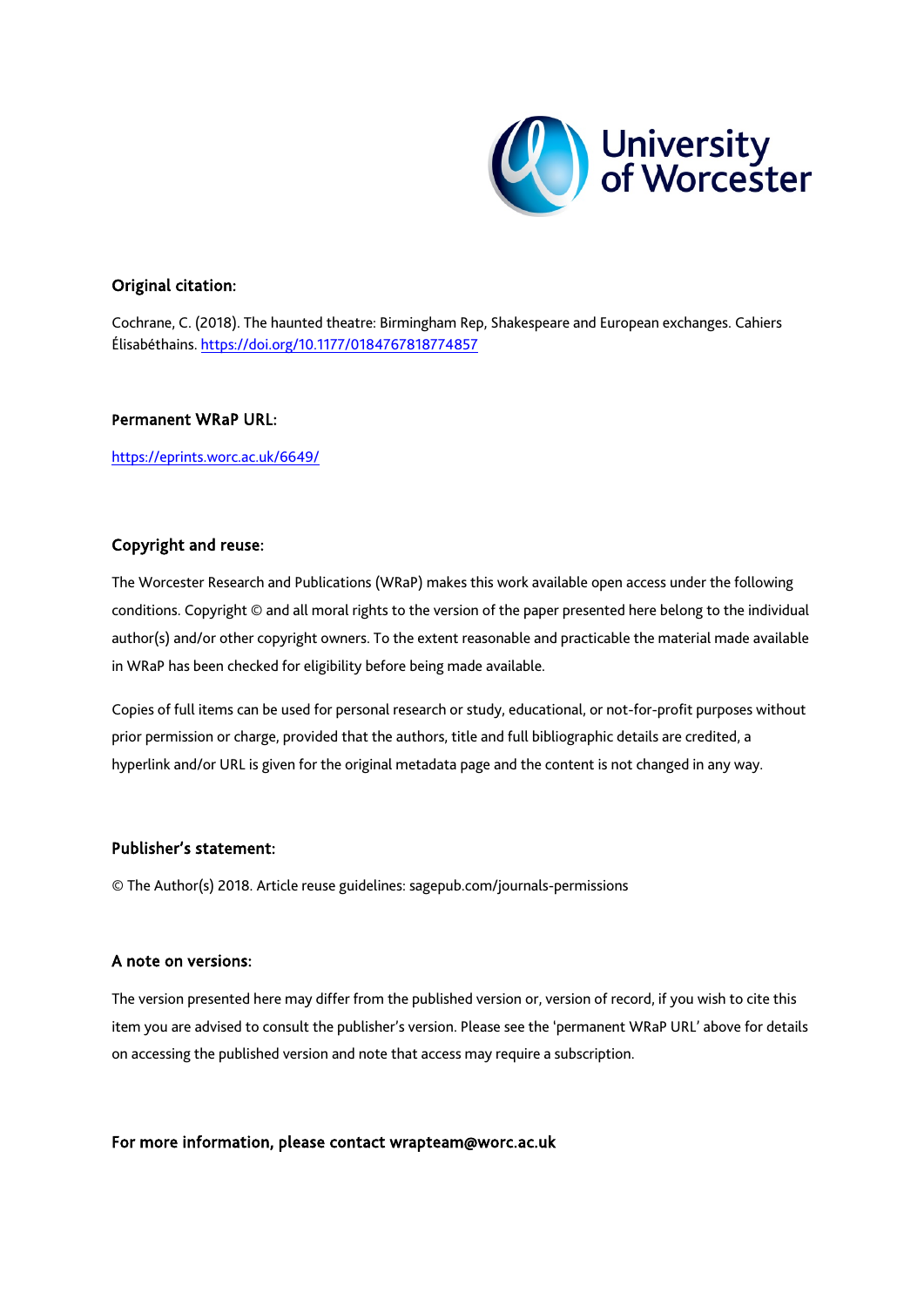# The Haunted Theatre: Birmingham Rep, Shakespeare and European Exchanges

Claire Cochrane University of Worcester

# **Abstract**

*Forests*, the production by the iconoclastic Spanish-Catalan director Calixto Bieito staged at the 'Old' Birmingham Repertory Theatre in September 2012 functions here as the starting point for an exploration of the way a radical re-visioning of Shakespeare in performance stimulated through an engagement with European modernism began in this now venerable theatre over a hundred years ago. What was dubbed Bieito's 'epic arboreal mash-up' was I suggest haunted by the material traces of ground-breaking past performances mounted by the Rep's founder Barry Jackson which included the first Shakespeare in modern dress productions of the 1920s and the highly-influential 1951-53 staging of the *Henry VI* trilogy.

# **Keywords**

Birmingham Repertory Theatre, Shakespeare, Barry Jackson, Calixto Bieito, European modernism.

**Résumé Janice will provide translation**

**Mots clés Janice will provide translation**

Corresponding author: Claire Cochrane, University of Worcester, Henwick Grove, Bredon, WR6 2AJ, Worcester, UK

Email: [c.cochrane@worc.ac.uk](mailto:c.cochrane@worc.ac.uk)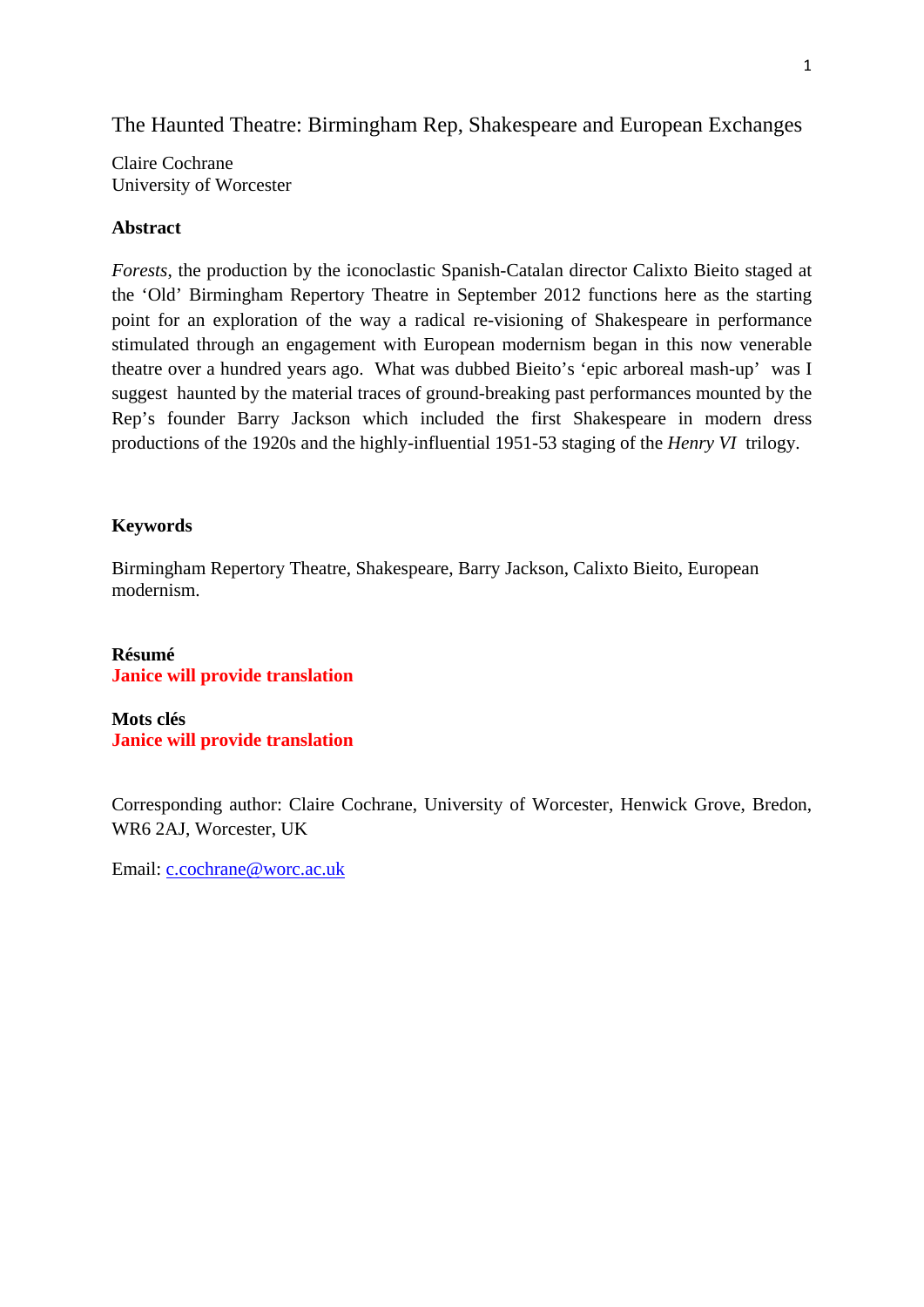In the introduction to his 2001 book *The Haunted Stage*, Marvin Carlson writes:

The theatre has been obsessed always with things that return, that appear again tonight, even though this obsession has been manifested in quite different ways in different cultural situations. Everything in the theatre, the bodies, the materials utilized, the language, the space itself, is now and always has been haunted, and that haunting has been an essential part of the theatre's meaning to and reception by its audiences in all times and all places. $<sup>1</sup>$  $<sup>1</sup>$  $<sup>1</sup>$ </sup>

Concerned as he is with the audience's experience of theatre in a range of forms and genres, he argues that every performance, no matter how determinedly new and radical, depends for its effects on the residual traces, the ghosts of past performances lingering in the consciousness of all concerned. In particular, he asserts, 'the physical theatre, as a site of the continuing reinforcement of memory by surrogation, is not surprisingly among the most haunted of human cultural structures'.<sup>[2](#page-10-1)</sup> The concept of surrogation<sup>[3](#page-10-2)</sup> utilised by Carlson here as a process of trying to replace a lost original has particular relevance to the practice and study of Shakespeare in performance and it is one to which I will return as this essay explores the Shakespeare hauntings encountered in a theatre which is now over 100 years old. This essay focuses on models of radical innovation, but throughout I remain attentive to the material traces embedded in the memories produced from within the fabric of the building, to the evidence of cultural fusion, to the meshing together of past and present.

The Birmingham Repertory Theatre opened its doors in February 1913 as the UK's first purpose-built repertory theatre. That is, along with similar enterprises launched in Dublin, Manchester, Liverpool and Glasgow in the early years of the twentieth century, it was an attempt to establish a building-based, artistically autonomous play-producing company where an acting ensemble modelled on known examples in Germany especially, of state-subsidised theatres, could stage new and/or challenging European and British drama.<sup>[4](#page-10-3)</sup> For Shakespeare scholars broadly familiar with key landmarks in twentieth-century British theatre history, Birmingham Rep has been celebrated as the theatre where the very first of what is known as 'modern-dress' Shakespeare was presented in 1923. Ending with *Othello* in 1929, a series of six plays was given a contemporary 1920s setting and costuming. *Cymbeline*, which was the first, *All's Well that Ends Well* in 1927 and *Othello* were only seen in Birmingham. The other three, most famously *Hamlet* in 1925 and *Macbeth* and *The Taming of the Shrew* in 1928, were first staged in London before Birmingham and it is the metropolitan productions which feature most prominently in well-known published theatre histories such as J. L. Styan's *The Shakespeare Revolution* and Dennis Kennedy's *Looking at Shakespeare*. [5](#page-10-4)

Dubbed the city of 1000 trades, one of the key nineteenth-century regional powerhouses of the industrial revolution and poised in the early twentieth century to enter a new phase of technological progress in the development of the car industry, the widening of Birmingham's boundaries in 1911 consolidated its UK second city status, one it still enjoys. Two years later, however, its new playhouse, erected on a cramped site behind one of the city's main railway stations, represented a deliberate rejection of the large-scale, capitalist imperatives of industrial modernity. The founding ideology behind the Rep and the company it housed was no less modern, however, in its claims of newness and radical challenge to traditional assumptions. [6](#page-10-5) But as this essay argues, the intellectual and aesthetic innovation here had emerged from encounters with forms of modernism which had resulted in a dynamic and quite idiosyncratic fusion of English and European sensibilities. This in turn, in the material environment and controlling artistic ambition, created the specific circumstances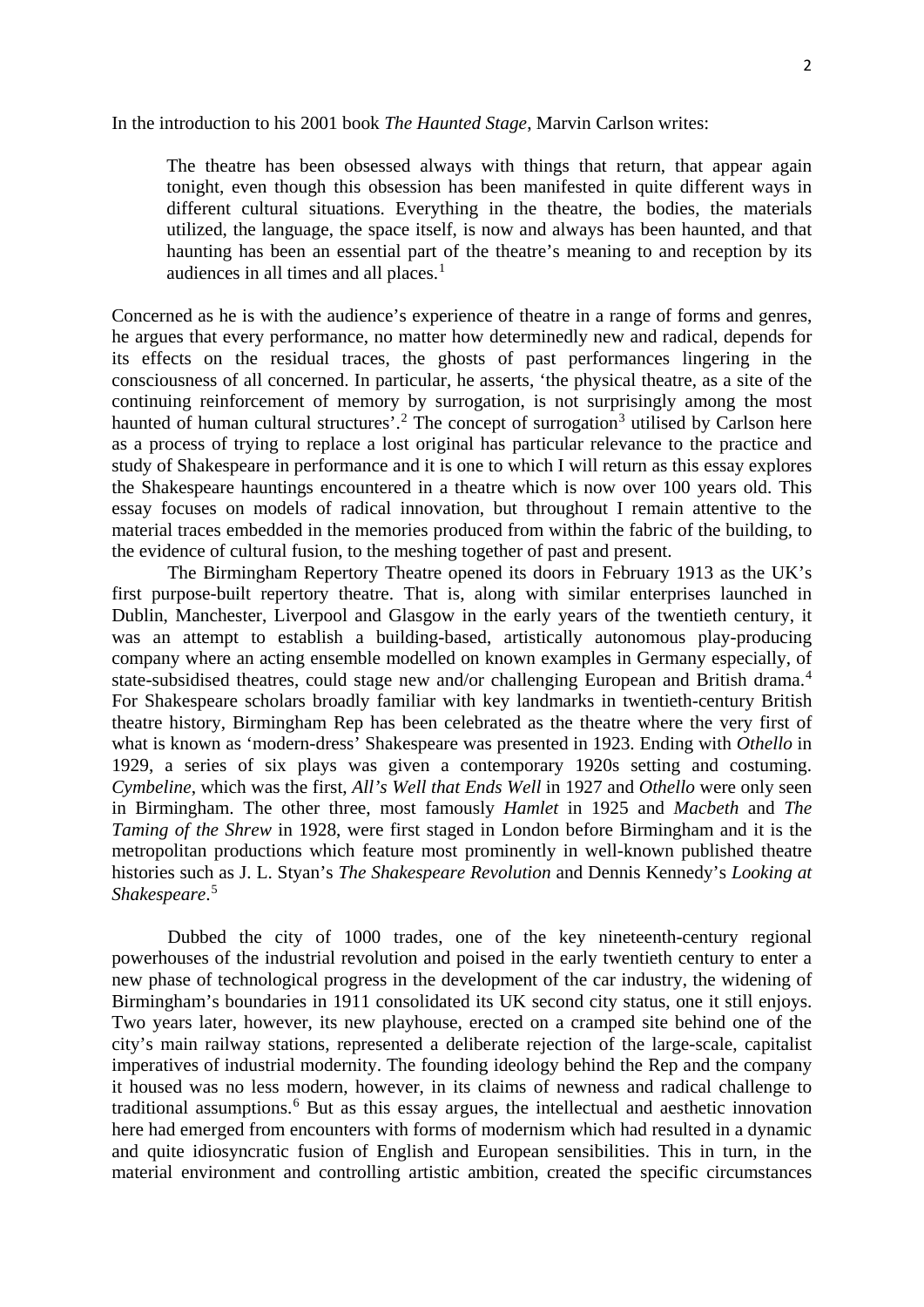which facilitated what was most influential about the Rep's work and, in particular, its Shakespeare. But it is also important to highlight the extent to which that influence has continued to resonate and how more recently that notion of dynamic fusion has propelled the theatre into the contemporary avant-garde with an even more distinctively European edge.

September 2012 saw a return of Shakespeare to what is now known as the Old Rep Theatre in the guise of the postmodern radical with a production by the Spanish-Catalan director Calixto Bieito. [7](#page-10-6) Variously dubbed in British press reviews as a 'British Catalan Shakespearean mash-up<sup>3</sup> or 'an epic arboreal mash-up<sup>3</sup> or 'state-subsidised bilingual bilge'[10,](#page-11-2) *Forests* was premiered in this now venerable, and most certainly haunted, building as a climactic contribution to the 2012 World Shakespeare Festival. This was not Bieito's first Birmingham Rep-commissioned Shakespeare: his production of *Hamlet* was presented in 2003 on the heroically proportioned stage of the company's current home. The 'New' Rep opened in 1971 in what is very obviously a late 1960s modernist building but which was closed from 20[11](#page-11-3) until 2013 for what was its third major refurbishment.<sup>11</sup> The moment of *Forests*, however, was a few months before the company's centenary and scenographically the production was conceived and assembled to accommodate the particular characteristics of the Old Rep performance space. The pre-production publicity put out by the Rep management made it clear that the conceptual daring, the shock that was likely to be delivered to the audience, was entirely in keeping with the theatre's history.

Speaking about *Forests* before the opening night, Bieito described what he had tried to create as a 'symphonic poem' which freed up Shakespeare's words – all taken from references to woodlands, trees, heaths in the plays and poems – in order to evoke and provoke a free-ranging emotional response in his audience.<sup>[12](#page-11-4)</sup> One critic suggested it was best appreciated as a 'cross between a recital and an installation'<sup>[13](#page-11-5)</sup> – indeed, the epigraph to the production came from a quote from the conceptual artist Joseph Beuys: 'I think the tree is an element of regeneration which in itself is a concept of time'. Working with his dramaturg Marc Rosich, Bieito wove together texts in both English and Catalan translation to be performed by a cast of four British, two Spanish-Catalan actors together with the half-Macedonian gypsy rock guitarist Maika Makovski singing her own original songs as part of her onstage soundtrack to the action. As Maria Delgado pointed out in her detailed discussion of Bieito's 'multilingual Shakespeares' in 2006, compared with the attention given to German and French revisioning of Shakespeare's plays, Spanish production has been relatively neglected by English-language scholars. Bieito, who adopted his Catalonian identity as a teenager in Barcelona, is, she argued, 'crucially the only significant stage director in contemporary Catalan, or, arguably, Spanish history to have forged his directorial aesthetic and reputation to a significant degree through Shakespeare's work'.<sup>[14](#page-11-6)</sup>

The textual interweaving represented by *Forests* was grounded in an engagement with Shakespeare which began for Bieito in 1989 in Barcelona with *The Two Gentlemen of Verona*  and continued with *A Midsummer Night's Dream* (1991), *King John* (1995), *The Tempest*  (1997), *Measure for Measure* (1999), *Macbeth* (2002) and, following on from *Hamlet* (2003), *King Lear* in 2004.[15](#page-11-7) The script of *Forests* ranged even more widely, beginning with Makovski speaking the song from *Henry VIII*, 'Orpheus with his lute made trees', which ends with the line 'Fall asleep, or hearing die'  $(3.1.1-14)$ .<sup>[16](#page-11-8)</sup> The actors echoed 'asleep, asleep', their first words before collectively moving into a bricolage of sound, visual imagery and physical action assembled around some twenty texts which included selections taken from the sonnets, *Venus and Adonis*, *The Rape of Lucrece*, *Twelfth Night*, *Othello*, *Hamlet*, *Henry V*, *Henry VI*, *Timon of Athens*, *King Lear* and *Cymbeline*. [17](#page-11-9)

Structurally, the production also referenced the three levels of Dante's *The Divine Comedy* but in reverse.<sup>[18](#page-11-10)</sup> At the beginning of the *Inferno* Dante wakes to find himself in a dark wood. The journey into hell represented by *Forests* began with audiences and actors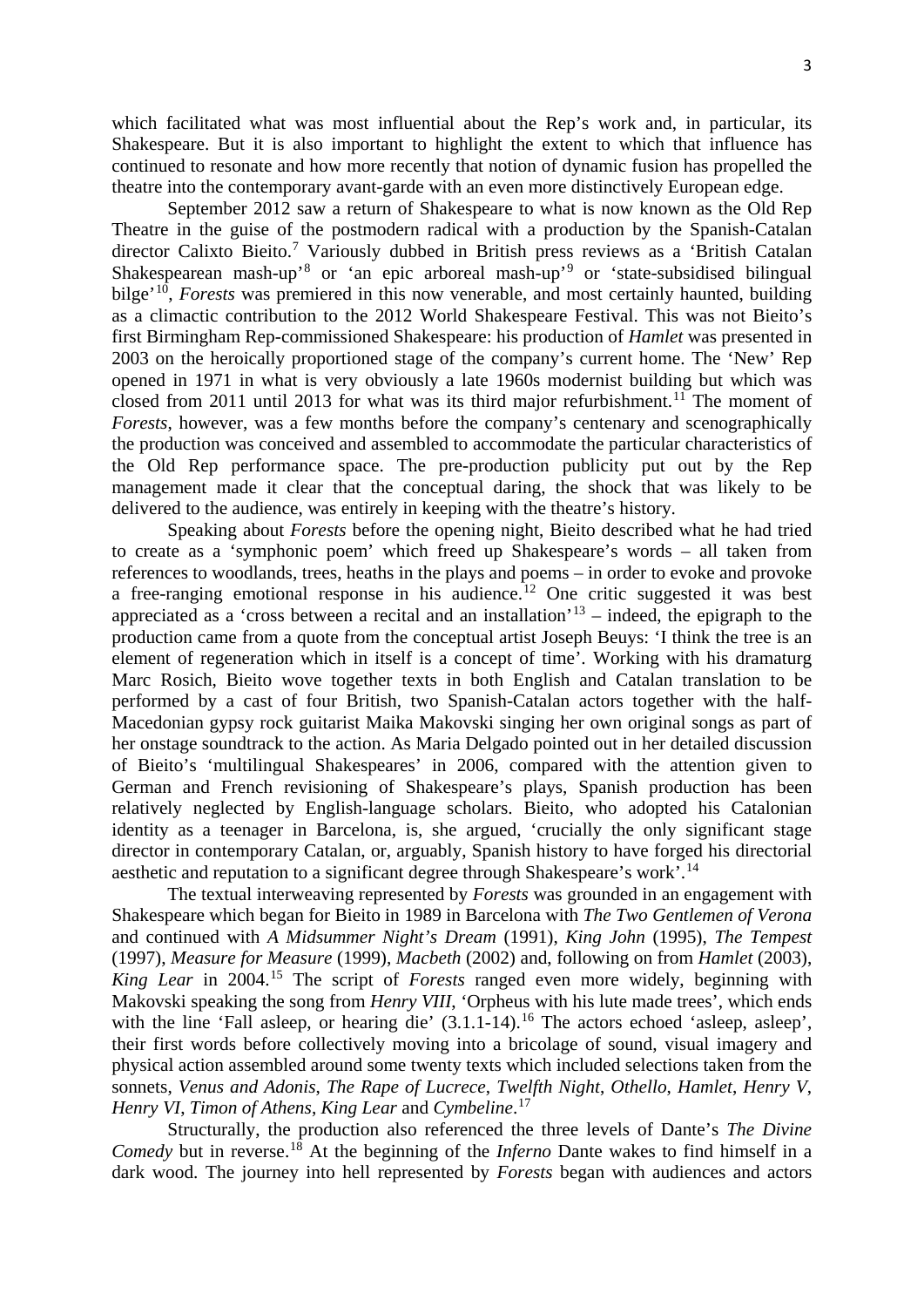sharing the collective space of the auditorium with the house lights up while the brightly lit stage was dominated by a huge bare, single tree installed in what looked like a black plastic container as an exhibit in a gleaming white art gallery-style box set. Actors arrived dressed in smart suits like city workers taking in a must-see exhibition in their lunch break. The exception, the distinguished Catalan actor Josep Maria Pou, in a tattered overcoat and bowler hat slumped against the tree was a Beckettian character who suddenly found himself in the paradisial world of the Forest of Arden. His was the first Catalan translated speech from *All's Well that Ends Well*: 'They say miracles are past / Diuen que els miracles ja han passat' (2.3.1). The miraculously cured King of France shifted into *Troilus and Cressida* via Agamnenon's warning of 'check and disasters' infecting the 'sound pine' /'infecten el pi m' (1.3.8). Miracles can't be relied on.

The sunny morning in Arden – white streamers swirled round the tree – gave the freedom for discovery and play. The quotidian was stripped away with the formal clothes; gender and sexual roles were swopped. Christopher Simpson speaking Orlando's words 'became' a woman in a black wig, cocktail frock, gold stiletto-heeled shoes. Rosalind's lines were shared out with George Costigan as well as the women (Hayley Carmichael, Roser Cami and Katy Stephens), while Costigan also acquired the shoes for Jacques's 'All the world's a stage' speech (*As You Like It,* 2.7.139-65). The journey beginning in a woodland paradise suddenly lurched into a scenario of sexual violence which saw Bieito's own wife, Rosi Cami, stapled against the side of the stage through her coat by Katy Stephens. Cami was stripped naked below the waist and gagged while Simpson delivered Theseus's speech about the lunatic, the lover and the poet – in a ghastly pun exploiting the woman's exposed body, mistaking the 'bush' for a bear with visions, furies and madness and clearly referencing Lavinia's woodland rape in *Titus Andronicus*.

As the descent into barbarity began in earnest, the actors tore away the black plastic which supported the tree releasing a huge mound of soil through which they crawled and rolled. As the tree became even more obviously Beckettian, we were plunged into Timon's rage in another wood outside Athens; drawing rotten humidity from the earth, we saw Gloucester and Lear crawling through the earth like animals and the ultimate horror of civil war taken from Shakespeare's recreation of the battle of Towton in *Henry VI Part 3*: the father who hath killed his son and the son who hath killed his father. And it was by this point when the assault on my senses by this performative re-imagining of Shakespeare's scenarios of human suffering and death had begun to move me that I became increasingly conscious of the space of the old theatre, of other voices, ghosts from the past.

Those words of the shocked and grief-stricken father and son in *Henry VI* were first spoken on that stage in 1952, which was the second year of an experiment with the three plays of the trilogy. The project began with *Part Two* in 1951 and climaxed with the staging by the director Douglas Seale of all three in Birmingham and then at the Old Vic in London in 1953. The productions – the most complete versions of the original seen possibly since the late sixteenth century – were a key moment in the stage history of the trilogy<sup>[19](#page-11-11)</sup> and a major risk. They also represented an act of defiance on the part of the Rep's founder Sir Barry Jackson against what had emerged as the dominant mode of Shakespeare production as operated by the artistic directorate of the Shakespeare Memorial Theatre in Stratford upon Avon. In complete contrast to what was then the highly successful West-End influenced glossy star policy foregrounded in Stratford, Jackson's insistence on the value of a young, comparatively inexperienced dynamic ensemble tackling these scarcely-known rough-hewn plays was triumphantly vindicated.[20](#page-11-12) Jackson edited the texts and in an article published in *Shakespeare Survey* in 1953 described how he contemplated cutting those two sequences of the father and the son. Even 'though', as he put it, 'we know that family cleavages of such a tragic nature occurred in Germany during our own life time', he was afraid that the audience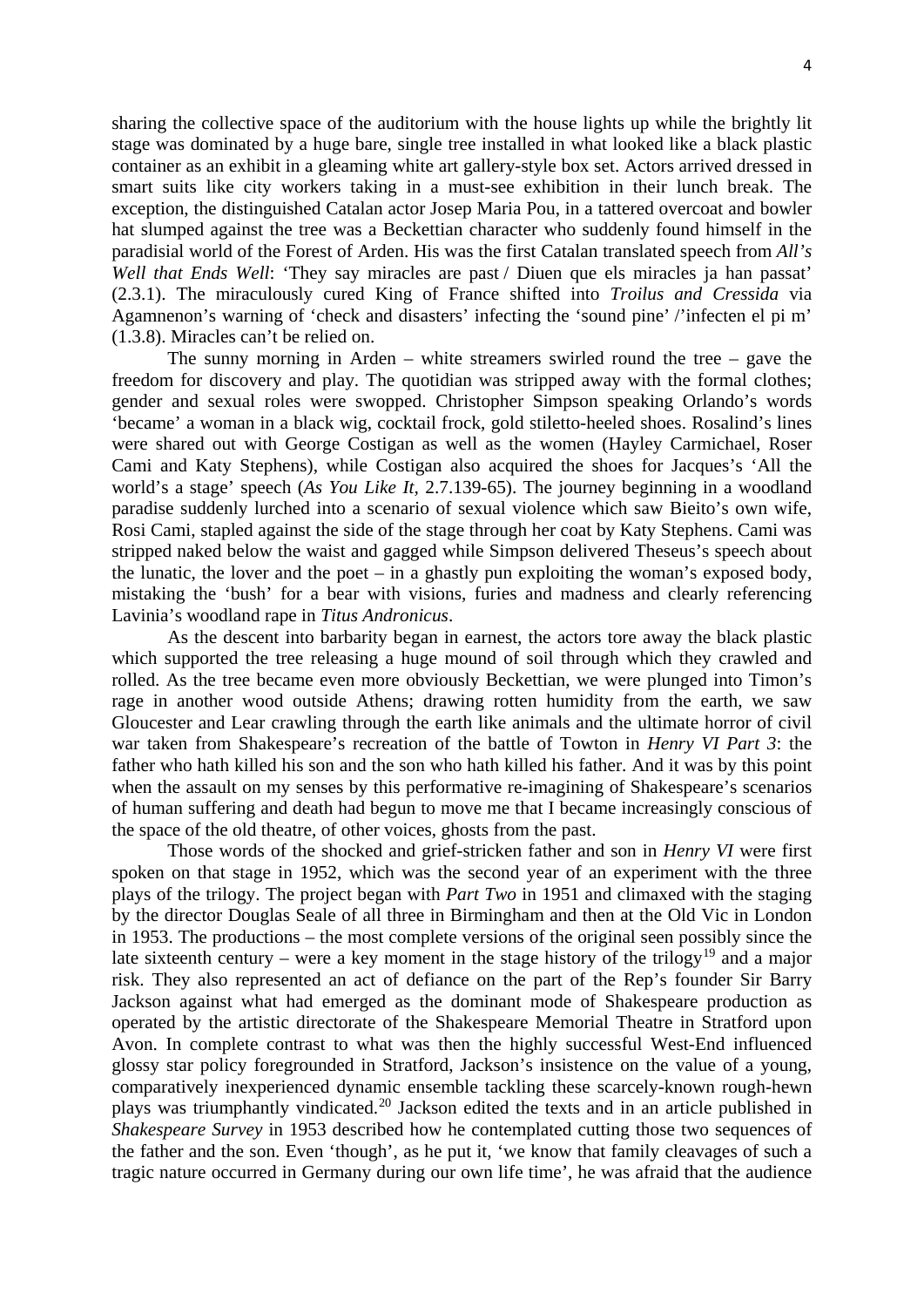would laugh. But they didn't. The scene was played as a dream sequence in front of King Henry (Jack May) seated on a dais lit in a soft golden glow and, as Jackson recalled, 'it shone out away and above the violent episodes'. [21](#page-11-13) Thirty years later Rosalind Boxall, who played Queen Margaret, remembered insisting in rehearsal that she be allowed to carry on the severed head of her lover Suffolk wandering about the stage with a blood-stained bag – again to powerful effect.<sup>[22](#page-11-14)</sup> The bringing together of the whole trilogy, the trusting of these plays properly for the first time in the best part of three hundred and fifty years was immensely influential – not least on Peter Hall who saw the productions, 'realised their narrative muscularity',<sup>[23](#page-11-15)</sup> and then subsequently refashioned them again, with John Barton, for the celebrated 1963-4 *Wars of the Roses* productions which defined the emerging style of the brand new Royal Shakespeare Company.

Much later it was acknowledged that Barry Jackson had laid the foundations for the RSC in his attempts to reorganise what was a moribund management in 1946. His tenure as Director of the Shakespeare Festival and then as overall director of the theatre did not end well – he was swimming against the tide and had an alarming habit of not worrying too much about deficit.<sup>[24](#page-11-16)</sup> But amongst other things, it was Jackson who brought the twenty-one year old Peter Brook to Stratford and it was one of Jackson's favourite plays, *Love's Labour's Lost*, which Brook directed in his now celebrated Watteau-esque production. When Sally Beauman interviewed Brook in 1979 for her history of the RSC, he described Jackson as 'an essentially simple, direct man. An English gentleman of a kind that is now virtually extinct'.<sup>[25](#page-11-17)</sup> And I am sure that is how this tall, patrician, emotionally reticent (albeit gay) man in his mid-sixties appeared. Not only did Jackson gift Brook his extraordinary Stratford debut in 1946, but in 1945 at the Rep in what was Brook's first full-scale professional Shakespeare production, he also permitted him to experiment with *King John*. A few months after the ending of the World War II, the actor playing Hubert (John Harrison) was encouraged to wear makeup with referenced German expressionist films as he threatened the terrified Arthur. Stanley Baker played the Duke of Austria as a bloated grotesque Hermann Goeringlike figure. A highly coloured thirteenth-century-set production was overloaded with extraneous detail, but in substituting 'expediency' for 'commodity' in the Bastard's speech (2.1.573-4) spoken by Paul Scofield, the play came across to at least one observer as 'a tract for the times'.<sup>[26](#page-11-18)</sup> The other two plays Brook was tasked with directing in Birmingham, Shaw's *Man and Superman* and Ibsen's *The Lady from the Sea*, combined with Shakespeare to form a cluster directly representative of the founding modernist principles of the theatre.

The first modest but nonetheless consciously innovative scenographic experiment with *King John* had been presented by Jackson's amateur Pilgrim Players in 1911, the first Shaw in 1910 and the first Ibsen in 1912. I do not know how much Brook was aware of his patron's record in 1945. That for example, Jackson had presented the first officially authorised English translation of Pirandello's *Six Characters in Search of an Author* in London in 1929; that in Birmingham in 1923 along with the staging of *Cymbeline* as the first modern-dress production of Shakespeare, there had been a production of Georg Kaiser's expressionist play *Gas* as well as the British premiere of Bernard Shaw's monumental *Back to Methuselah*; that between 1920 and 1922 Jackson had staged chamber versions of operas by Mozart, Cimarosa and Donizetti.<sup>[27](#page-11-19)</sup>

The quintessential English gentleman was deeply entrenched in European culture and in the commitment to the high modernist principles of what was new, intellectually challenging and aesthetically disruptive. With this commitment came the elitism that lay at the heart of high modernism and a contempt for the English who, as he put it in 1924, 'are relentless and untiring in pursuit of anything save art'.[28](#page-11-20) He was also, as the son of an entrepreneurial grocer who had grown rich providing dairy products to the burgeoning population of Victorian Birmingham, very wealthy. Born in 1879, Jackson could speak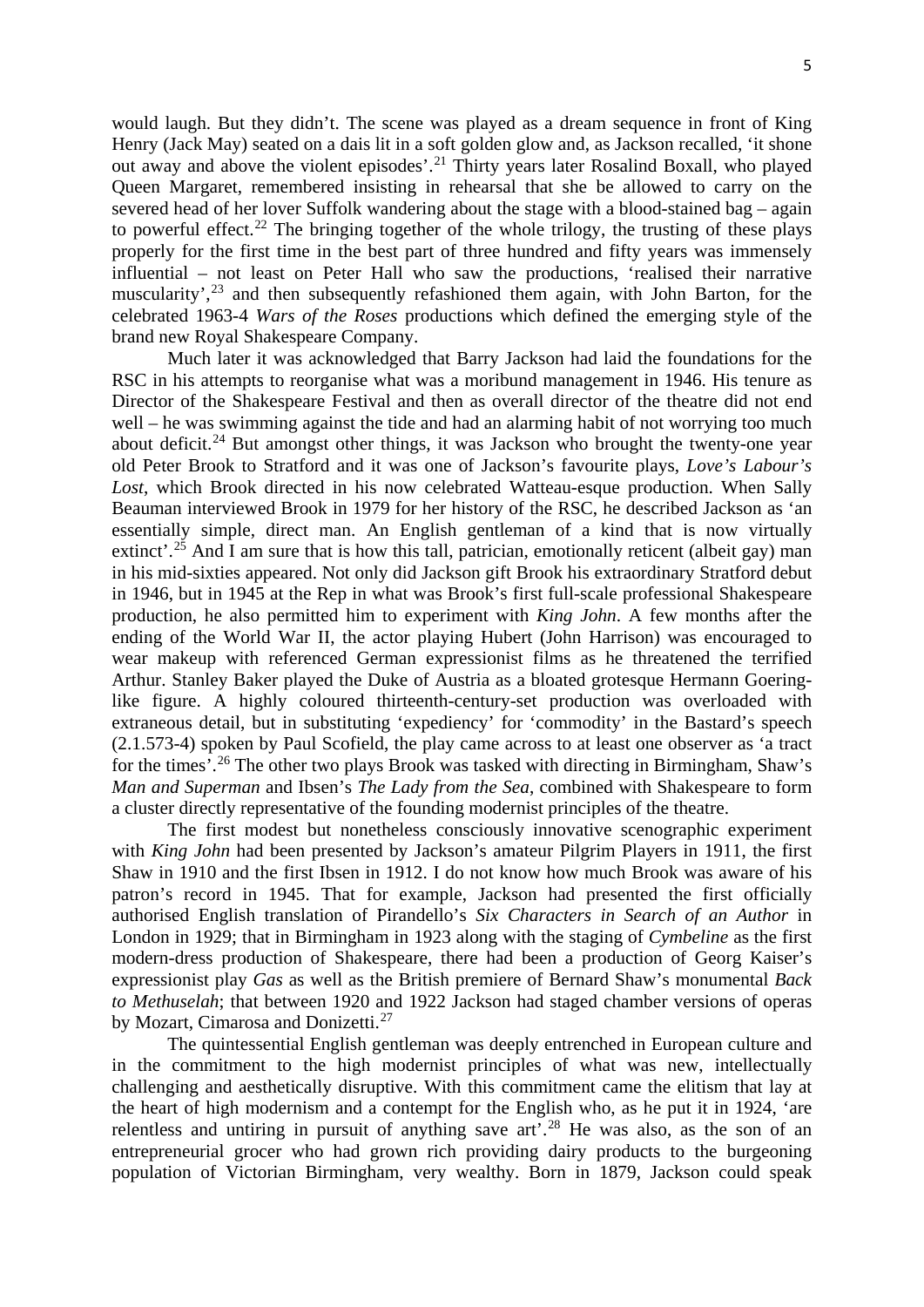several languages, had travelled round Italy, Egypt and Greece as a teenager and perhaps most formatively had spent eighteen months in Geneva studying French in the course of which it is clear that he experienced a varied spectrum of theatre. On his return from Switzerland, under protest he was articled to a Birmingham-based architect while attending Birmingham School of Art in the evenings. The death of his father in 1906 released him from any further obligation to workaday training, left him with enough money to nurture an amateur activity towards professional status by 1912 and build his own theatre. In his own person Jackson thus embodied a core tension between modernism and modernity: the cushioning provided by material progress which enables a safely-located aesthetic revolt. His 1924 statement that his theatre was established 'to serve an art instead of making that art serve a commercial purpose' is still quoted today, but the assertion made with it that 'Art has no possible relation to money; the spiritual cannot be estimated by the material<sup> $29$ </sup> is nonsense. Jackson poured something like a million pounds into his theatre and it absolutely has to be acknowledged that the wide-ranging impact of his activities within British theatre in the 1920s, '30s and '40s would not have been possible without the wealth. No other theatre in England was able to sustain that degree of concentrated dedication to its founding principles.

In their discussion of modernist Shakespeare in the first half of the twentieth century Michael Bristol and Kate McLuskie suggest that 'for the modernist theatre, Shakespeare represents the possibility for the celebration of modernity's themes of emancipation and for resistance to modernity's chronic dislocations'.<sup>[30](#page-11-22)</sup> The emancipation pursued through and for Shakespeare by Jackson and his friends began as early as 1908 with a production of *The Two Gentlemen of Verona* staged in a tapestried setting in the assembly rooms located in Edgbaston, where Birmingham University had recently been established. Shakespeare was to be freed of the elaborate technological encumbrances of Victorian/Edwardian pictorial production, the text uncut but for twenty lines was allowed to play uninterrupted except for brief pauses between scenes, and the ensemble created by a group of enthusiastic amateurs acquired the legitimacy of earnest experimentation. Half a century later the companies playing Shakespeare in the haunted theatre were still imbued with their progenitors' energetic enquiry.

Scenographic strategies – what I'd like to think of as models of surrogation – conceived as a means of access to a more authentic emancipated original were adopted, Bristol and McLuskie claim, in the interests of 'reader's theatre, a theatre oriented to the rewards and the pleasures of the printed text'.<sup>[31](#page-11-23)</sup> Certainly Jackson and his directorial associates, along with well-known contemporaries such as Harley Granville Barker and William Bridges-Adams, foregrounded the importance of the (relatively) uncut text. Audiences, and, I might add, actors, could encounter roles and see and hear scenes and words more often excluded from mainstream commercial productions. In their different ways William Poel's archaeological, neo-Elizabethanism and Gordon Craig's conceptually resonant abstract environments tried to free up the stage for more fluid action. The early trajectory of Jackson's scenographic practice exemplified the impact of seeing the experimental practice of both. The simple tapestried setting for *The Two Gentlemen* was adopted for pragmatic purposes for which there were precedents, as Carey Mazer has demonstrated, in a contemporary trend for the 'draped stage'.[32](#page-11-24) But by any standards, the 1908 tapestries were extraordinarily ambitious. These were six scenic canvas curtains each 28 feet long and 16 feet wide on which designs copied by Jackson from Carpaccio's *Legend of St Ursula* were hand-painted. The costumes based on images taken from the fresco of the *Marriage of the Virgin* by Lorenzo da Viterbo were more brightly coloured. [33](#page-11-25) The whole was lit with two arc lights positioned on either side of the stage – the effect immediately recognised by at least one observer as following Craig's example. If, as has been argued recently, the Pre-Raphaelites were the first 'modern' artists in their collective aspiration to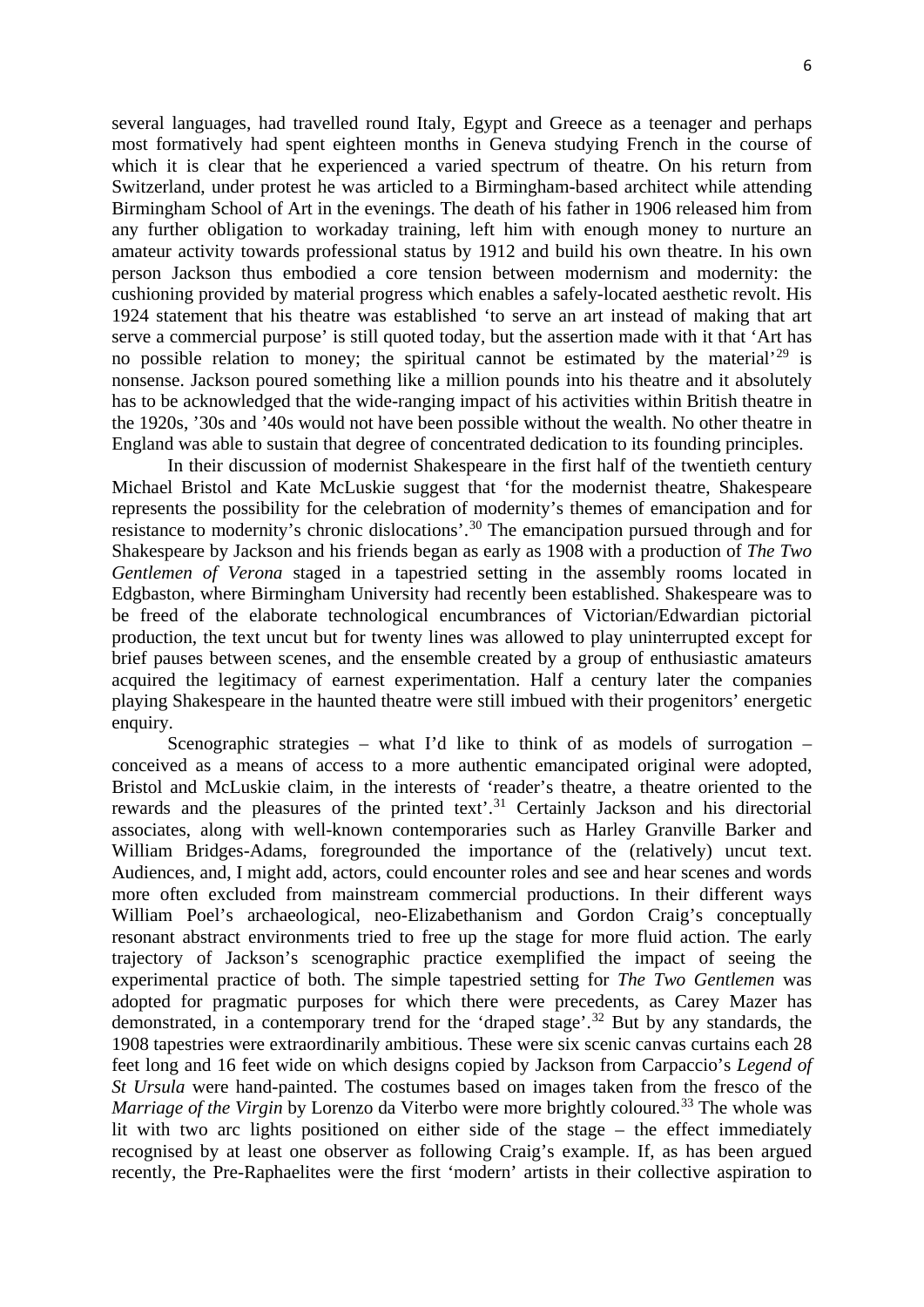take the visual arts in a completely new direction, Jackson's direct referencing of Pre-Raphaelite stimuli merged Romantic historicism with a bolder aesthetic.<sup>[34](#page-12-0)</sup>

The tapestry curtains remained a scenic staple for at least the next twenty years, but Jackson's preliminary scenographic experiments with Shakespeare were to undergo two more phases before 1913. In 1910 a production of *Measure for Measure* used a combination of black and grey curtains to evoke stone columns – a gesture towards what would become Jackson's characteristic deployment of simple suggestion. The 1911 *King John* introduced a staging model which formed the basis of Rep Shakespeare design until after World War II and indeed Brook's production of the play. What was described as the 'three-stage method' is best known by theatre historians through Harley Granville Barker's famous Savoy Theatre productions of *The Winter's Tale*, *Twelfth Night* and *A Midsummer Night's Dream* between 1912 and 1914. What Jackson did was to divide the stage in the Edgbaston hall into two areas by using a second false proscenium painted to resemble the walls of a medieval castle framing an inner stage reached by three steps the width of the second proscenium. This could be swiftly closed off with curtains at the close of a scene while the rest of the play proceeded smoothly in front.<sup>[35](#page-12-1)</sup> The third component, the apron or forestage which Poel considered so vital to the audiences' direct engagement with the actor, could only be put in place in the new theatre.

As I have outlined elsewhere,  $36$  the first history of the theatre written by the Rep's Business Manager Bache Matthews makes clear that Jackson and his colleagues were fully aware that there was nothing particularly original about the method, but that knowledge clearly derived from careful investigation into the European, especially German, antecedents of structural innovation both scenically and architecturally. When the first audiences arrived to witness the opening production of *Twelfth Night* in the brand new theatre, what they saw and experienced around them and in front of them was a complex amalgam of influences stretching back in the 'modern' period as far as Karl Immerman in Düsseldorf in 1840, but also proudly promoting the latest technological advances in the Fortuny lighting system which reflected light through coloured bands of silk lighting. The costumes would have been familiar from any traditional production of the play, but the lit elliptical plaster cyclorama evoked a blue 'heaven' to complement very simple, suggestive set pieces for outdoor scenes. The theatre itself was modelled on the lines of the Max Littman-designed small theatres in Germany, especially the new Künstlertheatre in Munich with its 'relief-stage' originally designed to initiate a festive collaboration in dance-drama between actor and spectator. In Birmingham a capacity of just 464 seated in a very steep straight rake with no divisions except a balcony which held 200 demanded undistracted attention on the stage action – this was not a social space. The main acting area was extended by a small apron stage onto which actors entered through two permanently fixed doors set on either side of the proscenium. Structurally the theatre had to be flexible enough to accommodate a full range of classical and modern drama. Already a thoroughly haunted theatre in conception, it was the most radical playhouse in the UK – a permanent, concrete realisation of European modernism shoehorned into a Birmingham street.<sup>[37](#page-12-3)</sup>

In stating in 1993 that the modern-dress *Hamlet* 'probably had more effect on twentieth-century international performance than any other British production between the wars', Dennis Kennedy also suggested that the Rep thrived precisely because the theatre was not based in London.[38](#page-12-4) Given Jackson's complex managerial activities and metropolitan relationships, especially in the 1920s, this is debatable.<sup>[39](#page-12-5)</sup> But what is certainly the case is that the modern-dress productions were grounded in a wholly consistent set of performance principles mediated steadily and with growing effectiveness year on year for Birmingham and then London audiences for more than two decades and by 1929 with some nineteen plays. One response to the modern dress enterprise is to think of it as the logical extension of Poel's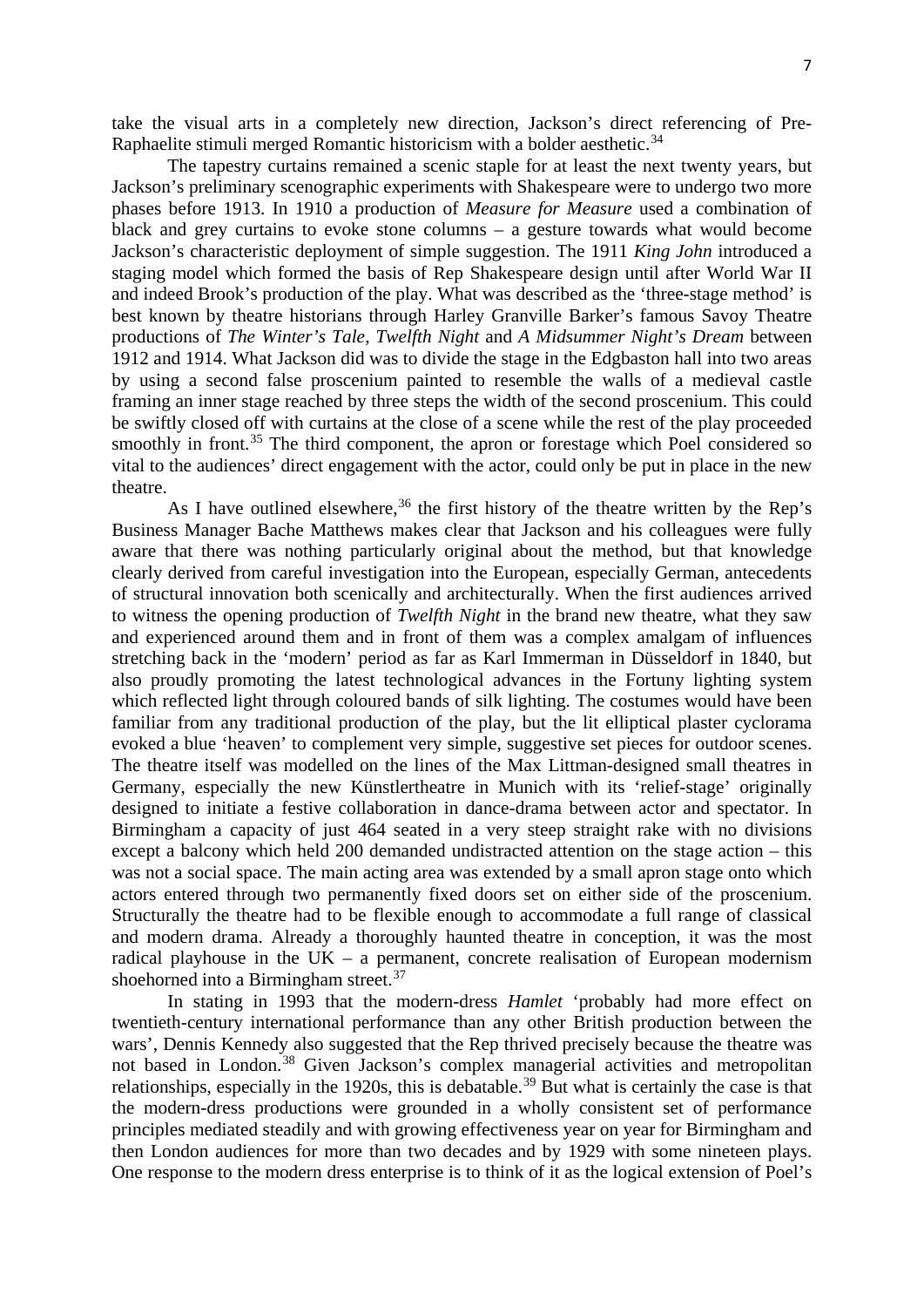Elizabethanism, audiences and actors in character mirroring each other in appearance and gesture through a shared lived experience. Poel, unlike Granville Barker, strongly approved of the experiment.[40](#page-12-6) But, as Bristol and McLuskie point out, while Shakespeare's thought and feeling continue to resonate across the centuries 'at the same time, an actor's performance can reveal a semantic intonation that would not have been intelligible to the author's own public'. [41](#page-12-7)

H. K. Ayliff, a former actor, whose major revivals of Shaw's plays were mounted alongside directing all the modern-dress productions, declared in 1928 that 'Shakespeare was a modern author'. What comes across strongly in the surviving records of the productions is a very determined approach to a semantic intonation which aimed to give to Shakespeare's texts the inflections and nuances of modern, naturalistic speech and a physical vocabulary of comparatively restrained movement and stance to enable the actors to inhabit their characters *clothed* rather than costumed.<sup>[42](#page-12-8)</sup> The plays were not used to comment on the growing societal turbulence of the 1920s, although the significance of a smoothly plausible political leader in the shape of an elegantly-dressed Claudius was not lost on some reviewers. There were visual allusions to the recent shared wartime experience: the gaoler in *Cymbeline* as 'Old Bill' from World War I's cartoons, Imogen/Fidele incorporated into the Roman army in a blue Bersaglieri uniform, the sky-blue colours of the French soldiers in *All's Well That Ends Well* with the officers discussing Bertram in what could have been a Western Front mess. Most strikingly in *Macbeth*, where the three witches were elderly destitute women accosting Macbeth and Banquo, the designer Paul Shelving created the gaunt silhouettes of shattered battlefield buildings. From the outset of the performance the audience could hear the authentic sounds of modern warfare in recordings of artillery batteries and machine guns. Pace Poel, this was not an attempt to access the mentalité of long-gone audiences rather visually, aurally and orally a patina of modernity was carefully layered over the originals placing Shakespeare on a spectrum of modern British theatre which could now be extended to admit more radical possibilities.

Shock, however, as Dominic Johnson has recently pointed out in *Theatre & the Visual*, 'is a historically contingent phenomenon'<sup>[43](#page-12-9)</sup> and any proponent of the avant-garde in any era has to grapple with customary ways of thinking and looking. In the case of what was deemed the failure of the 1928 *Macbeth*, the juxtaposition of the banal and the barbaric, the detailed scenic evocation of brocade-upholstered elegance and domestic familiarity as a setting for regicide and child murder coupled with the casting of Eric Maturin – an actor better known in modern 'crook drama' and film – as Macbeth, the challenge to the contemporary sense of civilizational decorum provoked an incredulous response. Writing in 1943 after four years of war when no familial security or sanctuary was safe, the Rep's second historian, T. C. Kemp remarked that had the production been mounted in 1941 'when Nazi butchery was at its height', the spectacle of massacre in modern dress would not have appeared so distorted'.[44](#page-12-10)

The historical contingency of shock is actually very complex, however, and dependent on many differential factors even within the same community of interest. The critical reception in 1928 was far from uniform with close observation of stage business and textual phrasing yielding subtle new readings. In an oddly serendipitous temporal convergence, the first affront delivered by Calixto Bieito's Shakespeare to English-speaking audiences was with *Macbeth* presented in Catalan and Castilian at the Barbican Centre in April 2003. The Birmingham Rep/Edinburgh Festival co-venture with *Hamlet*, Bieito's first English-language production, followed rapidly in Edinburgh and Birmingham in August and September. Maria Delgado's analysis of both productions is very detailed and illuminating in her discussion of the societal ambience created. For *Macbeth* 'a garish, tawdry world' of white leather sofas and drinks trolleys formed a background to a 'hedonistic, drug and drink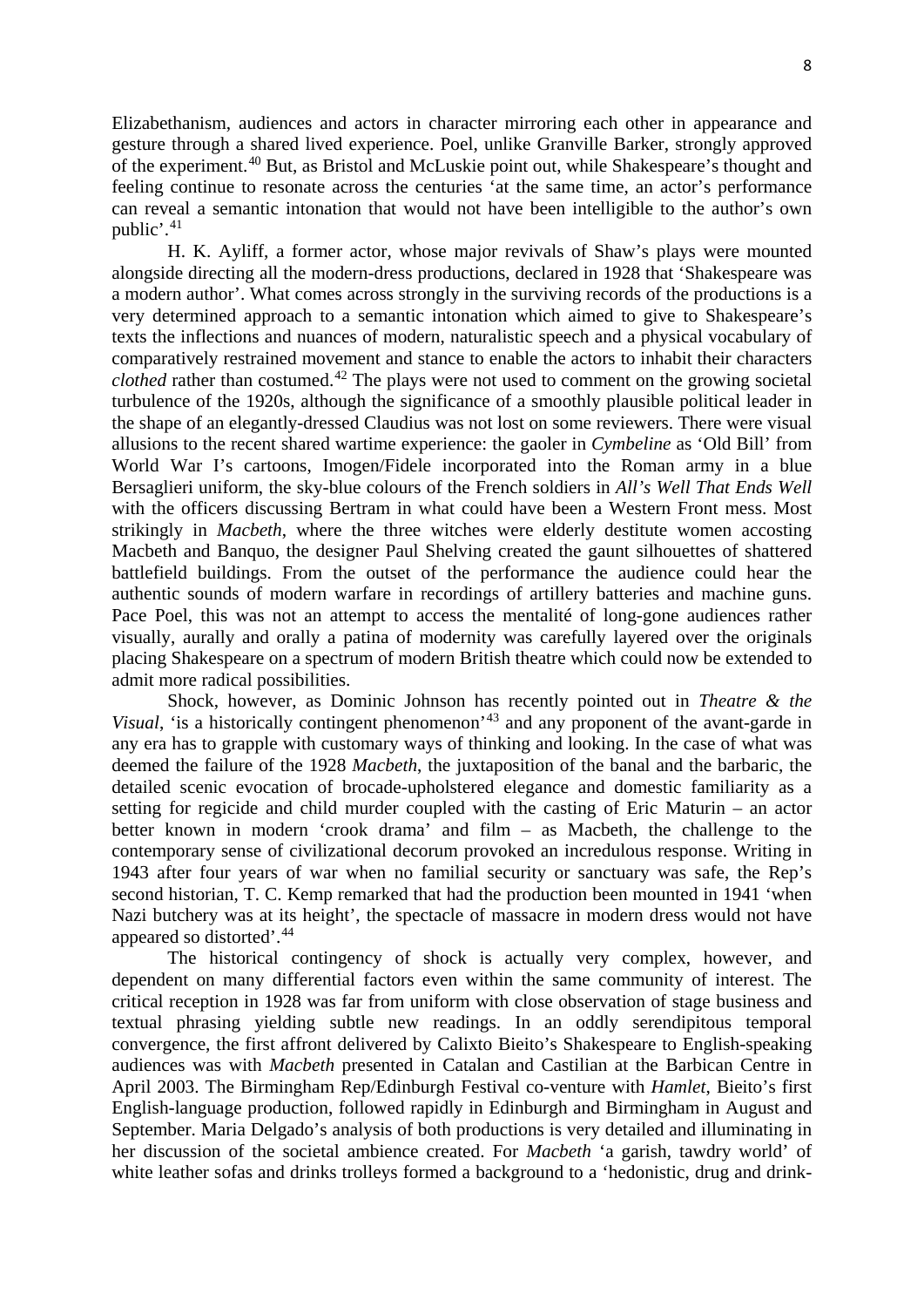fuelled culture with no bounds'. For *Hamlet* a 'savagely self-indulgent milieu' for which Elsinore 'was reconceived as a sleek contemporary cocktail bar' – complete with a suspended and disconcertingly dominant fluorescent pink neon sign spelling out 'Palace' – accommodated 'the decadent court's incessant partying and guilt-ridden mourning rituals'.<sup>[45](#page-12-11)</sup>

My sense of haunting is profound. In the 1920s and the 2000s what antagonistic press reviewers and audiences reacted to was the contemporary quotidian visually represented in disturbingly specific detail as a plausible material environment for the primordial experience of human suffering. For Bieito, as now for many postmodern theatre-makers, some British as well as European, textual fidelity – concern for the diligent reader as Bristol and McLuskie conceive it – is not a priority. The text is 'pliable'. 'The sound of the words is like a song; it's like music<sup>', [46](#page-12-12)</sup> Thus in *Forests*, the Catalan, more monosyllabic and less guttural than Castilian and considered the most 'Shakespearean' of languages, [47](#page-12-13) was juxtaposed with the English, the actors switching language with roles. They ghosted their own histories with Bieito's Shakespeare: Josep Maria Pou as Lear in 2004, Roser Cami's Lady Macbeth in 2003 and Regan in 2004, George Costigan as Claudius in *Hamlet*, crooning into a microphone 'a seedy cross between Frank Sinatra and Humphrey Bogart'.<sup>[48](#page-12-14)</sup> Recording her impressions of *Forests*, Kate McLuskie saw other figures: not just Beckett but Jan Kott in *Shakespeare Our Contemporary* and the Peter Brook of his Theatre of Cruelty phase – all in the 1960s constrained in their capacity to shock by the censoring powers of the Lord Chamberlain and legislative controls on sexuality.<sup>[49](#page-12-15)</sup>

The mash-up devised and shared by Bieito and his actors was created in image, light and sound out of an unrestrained emotional and physical response to fragments of Shakespeare's texts, albeit, as McLuskie pointed out, performed with complete focus and control. When Katy Stephens spoke Claudio's 'Ay, but to die, and go we know not where' from *Measure for Measure*, the 'kneaded clod' was literally picked up from the onstage earth. Henry VI's long lament over the horror of civil war was spoken in Catalan by Rosi Cami with a coat draped over her naked breasts:

Ara guanya l'un, ara l'altre és fa més fort. Tots dos combaten, cos contra cos, per merèixer la victòria.

Now one the better, then another best Both tugging to be victors, breast to breast  $(2.5.10-11)$ 

Maika Makovski became Ophelia describing her approach to the brook only to be suffocated by a polythene bag and half buried in the mound of earth. Conflating Timon and Beckett's Krapp, Josep Maria Pou rewound spools of tape listening to Timon's epitaph before shooting himself in the mouth (see Figure 1). The final sequence, when blood was transformed into red balloons tied to the tree branches, was dominated by the acceptance of death as expressed in the sonnets, Duke Vincentio's 'Be absolute for death' / 'No temis la mort. I aixi mort i vida' (*Measure for Measure*, 3.1.5) and finally the dirge for Imogen, 'Thou hast finish'd joy and moan' (*Cymbeline*, 4.2.273).

In a year of what the theatre critic David Jays dubbed 'Bardic saturation', when a benign Shakespeare was invoked for 'jubilee and Olympic uplift',<sup>[50](#page-12-16)</sup> the intertextual, intercultural and intergenerational revisioning offered by *Forests* was bracing and abrasive, uncoupling words and the intellectual and emotional energy which forged them from the original shaping narrative. In tracing through a thematic preoccupation in Shakespeare's plays, the surrogation in this production was arguably trying to grasp a more complex and shadowed continuity between past and present. The words returned to the old haunted theatre which had heard them before in many different voices.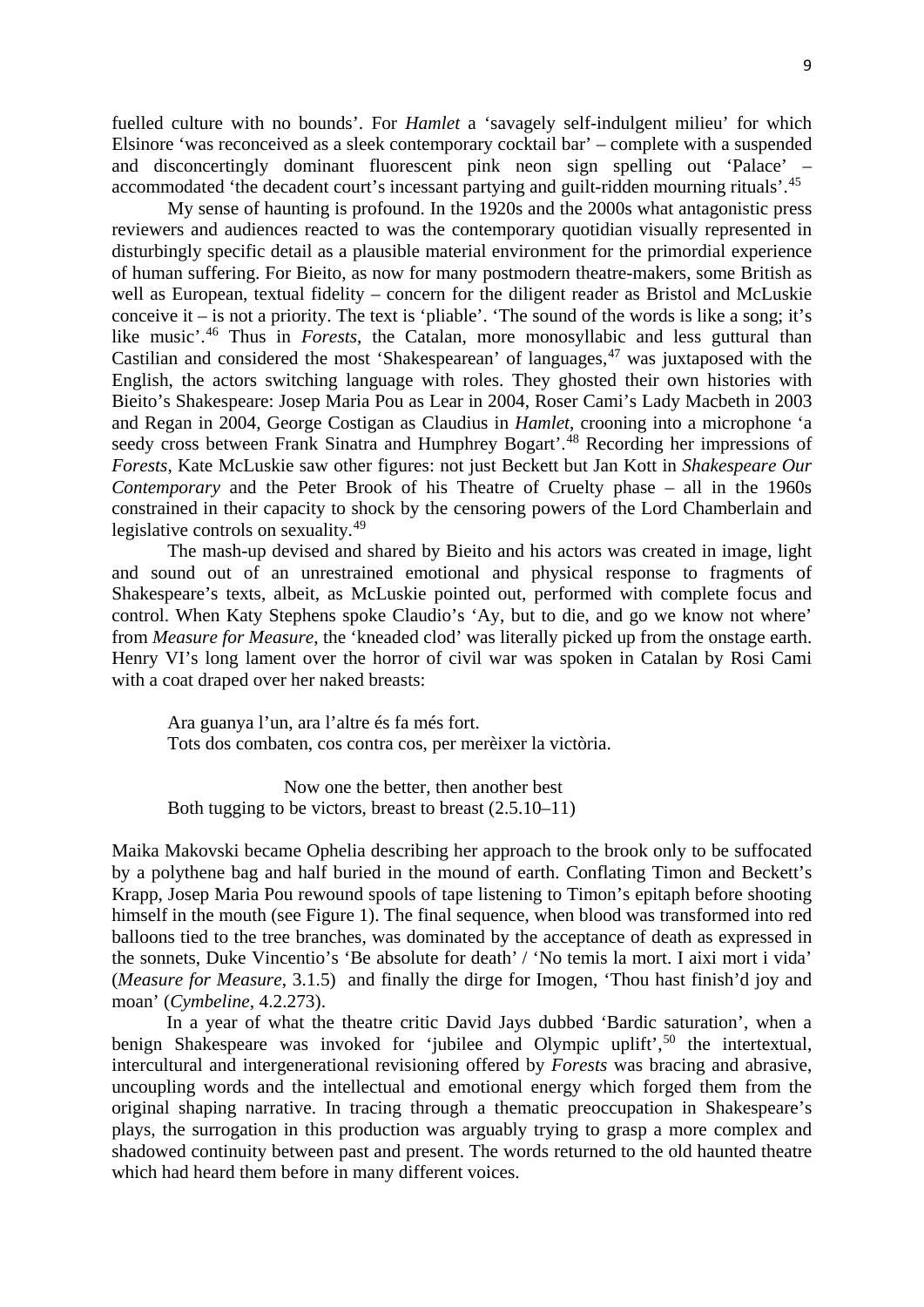Since 2012 there have been more voices, more ghosts. As living links to the resonant past of Barry Jackson and Birmingham Rep Shakespeare, Peter Hall and John Barton died within a few months of each other in September 2017 and January 2018. The ambition for European exchange which stimulated the Rep's relationship with Bieito's multilingual Shakespeares has been inevitably battered, although by no means defeated, by the outcome of the 2016 British European referendum.<sup>[51](#page-12-17)</sup> The project of juxtaposing English and Catalan sensibility through Shakespeare has been thrown into sharp relief by the continuing political confrontation between the Spanish state and the Catalan independence movement. Catalan cultural identity is foregrounded and disseminated through direct alignment with the global cultural phenomenon of Shakespeare's texts even as linguistic boundaries blur through the force of performance. The spirit of emancipation remains strong.

### **Acknowledgements**

This article is a revised version of the keynote lecture 'From Tapestry to Tapas: The Birmingham Repertory Theatre Company, Shakespeare and European Exchanges' given at the 2015 European Shakespeare Research Association Conference held at Worcester University in 2015. I am grateful to Clare Jepson-Homer at the REP for a copy of the script of *Forests* and the production image

### **Declaration of Conflicting Interests**

The author declared no potential conflicts of interest with respect to the research, authorship, and/or publication of this article.

### **Funding**

The author received no financial support for the research, authorship, and/or publication of this article.

## **Notes**

 $\overline{a}$ 

<span id="page-10-0"></span><sup>&</sup>lt;sup>1</sup> Marvin Carlson, *The Haunted Stage: Theatre as Memory Machine* (Ann Arbor, University of Michigan Press, 2002), 115.

<span id="page-10-1"></span><sup>2</sup> Carlson, *The Haunted Stage*, 2.

<span id="page-10-2"></span><sup>3</sup> The concept of 'surrogation' is introduced and explored by Joseph Roach, *Cities of the Dead: Circum-Atlantic Performance* (New York, Columbia University Press, 1996), 30.

<span id="page-10-3"></span><sup>4</sup> Claire Cochrane, *Shakespeare and the Birmingham Repertory Theatre 1913–1929* (London, Society for Theatre Research, 1993), 11–14.

<span id="page-10-4"></span><sup>5</sup> J. L. Styan, *The Shakespeare Revolution: Criticism and Performance in the Twentieth Century* (Cambridge, Cambridge University Press, 1977); Dennis Kennedy, *Looking at Shakespeare: A Visual History of Twentieth-Century Performance* (Cambridge, Cambridge University Press, 1993).

<span id="page-10-5"></span><sup>6</sup> Claire Cochrane, 'Theatre and Urban Space: The Case of Birmingham Rep', *New Theatre Quarterly*, 26 (2000), 137–47.

<span id="page-10-6"></span><sup>7</sup> *Forests* was a co-production between the Birmingham Repertory Theatre and Barcelona Internacional Teatre in association with the Royal Shakespeare Company and played in Birmingham from 31 August-15 September, 2012. Following a European tour, it was staged at the Barbican Arts Centre in London from 6–10 November.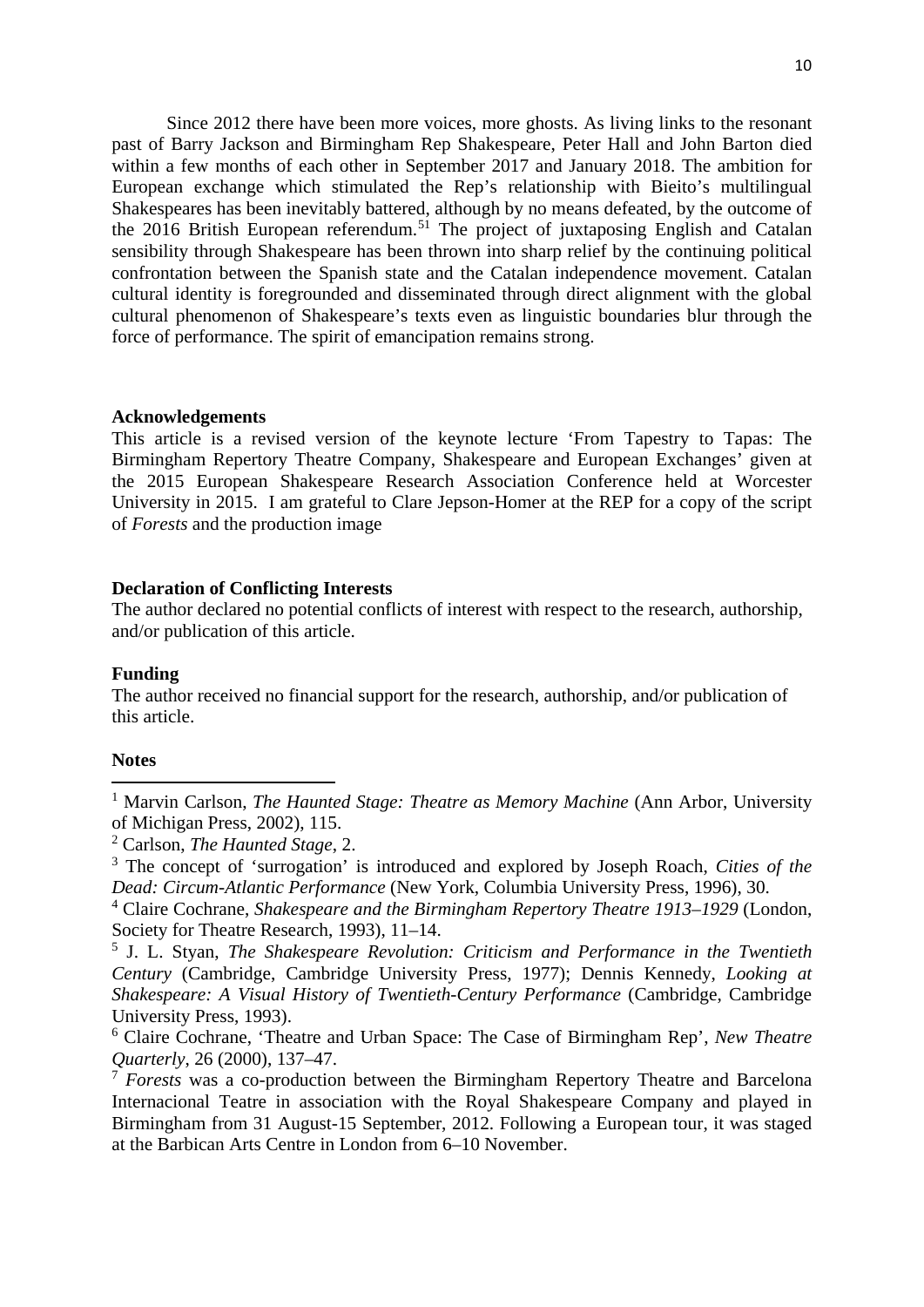<span id="page-11-0"></span><sup>8</sup> Ian Shuttleworth, 'Forests, Barbican, London', *Financial Times*, 8 November 2012.

<span id="page-11-1"></span><sup>9</sup> Alfred Hickling, 'Calixto Bieito: 'Shakespeare's theatre was full of blood and violence', *Guardian*, 3 September 2012.

<span id="page-11-2"></span><sup>10</sup> Quentin Letts, 'Forests Birmingham Repertory Theatre', *Daily Mail,* 5 September, 2012.

<span id="page-11-3"></span><sup>11</sup> This now physically joins the REP to the visually extraordinary brand new Library for Birmingham designed in yet another European connection by a Netherlands-based architectural practice Mecanno led by Francine Houben. Claire Cochrane, 'Birmingham Rep, Youth and Community and the Products and Possibilities of Precarity', *Research in Drama Education*, 22 (2017) 36–49, 37. Since the reopening of the theatre in 2013, the REP has been the preferred name rather than Birmingham Rep or the Rep.

<span id="page-11-4"></span><sup>12</sup> Calixto Bieito quoted in Hickling, 'Shakespeare's theatre'.

 $\overline{a}$ 

<span id="page-11-5"></span><sup>13</sup> Heather Neill, 'Forests', *The Stage*, 5 September, 2012; the quote from Joseph Beuys comes from a conversation between Beuys and Richard Demarco in 1982 on the occasion of the '7000 Oaks—City Forestation instead of City Administration' planting project in Kassel, West Germany cited in Jeffrey Kastner and Brian Wallis, *Land and Environmental Art* (London, Phaidon, 1998), 64.

<span id="page-11-6"></span><sup>14</sup> Maria Delgado, 'Journeys of Cultural Transference: Calixto Bieito's Multilingual Shakespeares', *Modern Language Review*, 101 (2006), 106–50, 109.

<span id="page-11-7"></span><sup>15</sup> Delgado, 'Journeys of Cultural Transference', 112–15.

<span id="page-11-8"></span><sup>16</sup> All quotations from Shakespeare's plays are taken from G.Blakemore Evans et al (eds) *The Riverside Shakespeare* 1st edn ( Boston, Houghton Mifflin, 1974)

<span id="page-11-9"></span><sup>17</sup> The script for *Forests* supplied by the REP is dated 24 August 2012.

<span id="page-11-10"></span><sup>18</sup> Calixto Bieito, quoted in Hickling, 'Shakespeare's theatre'.

<span id="page-11-11"></span><sup>19</sup> Claire Cochrane, 'Shakespeare at the Birmingham Repertory Theatre 1913–1971', unpublished PhD thesis, University of Birmingham, 1987, 226-251; see also Stuart Hampton-Reeves, 'Rediscovery: nation, war and Empire (1899-1953)', in Stuart Hampton-Reeves and Carol Chillington Rutter (eds), *The Henry VI Plays* (Manchester, Manchester University Press, 2006), 33–53.

<span id="page-11-12"></span><sup>20</sup> *Shakespeare and the Birmingham Repertory Theatre*, 18–25.

<span id="page-11-13"></span><sup>21</sup> Sir Barry Jackson, 'Producing *Henry VI*', *Shakespeare Survey*, 8 (1953), 49–52, 51.

<span id="page-11-14"></span><sup>22</sup> Rosalind Boxall, interview with the author, November, 1983.

<span id="page-11-15"></span><sup>23</sup> Peter Hall, *Making an Exhibition of Myself* (London, Sinclair-Stevenson, 1993), 174.

<span id="page-11-16"></span><sup>24</sup> Sally Beauman, *The Royal Shakespeare Company: A History of Ten Decades* (Oxford, Oxford University Press, 1982), 166–95.

<span id="page-11-17"></span><sup>25</sup> Beauman, *The Royal Shakespeare Company,* 168.

<span id="page-11-18"></span><sup>26</sup> 'Shakespeare at the Birmingham Repertory Theatre 1913–1971', 209–14.

<span id="page-11-19"></span><sup>27</sup> J. C. Trewin, *The Birmingham Repertory Theatre 1913-1963* (London, Barrie and Rockcliff, 1963).

<span id="page-11-20"></span><sup>28</sup> Barry V. Jackson, 'Introduction', in Bache Matthews, *A History of the Birmingham Repertory Theatre* (London, Chatto & Windus, 1924), xi–xv, xii.

<span id="page-11-21"></span> $29$  Jackson, 'Introduction', xiv–xv.

<span id="page-11-22"></span><sup>30</sup> Michael Bristol and Kathleen McLuskie, 'Introduction', in Michael Bristol and Kathleen McLuskie with Christopher Holmes (eds), *Shakespeare and Modern Theatre: The Performance of Modernity* (London, Routledge, 2001), 1–18, 4.

<span id="page-11-23"></span><sup>31</sup> Bristol and Kathleen McLuskie, 'Introduction', 3.

<span id="page-11-24"></span><sup>32</sup> Cary Mazer, *Shakespeare Refashioned: Elizabethan Plays on Edwardian Stages* (Ann Arbor, UMI Research Press, 1981) 73–4.

<span id="page-11-25"></span><sup>33</sup> Cochrane, *Shakespeare and the Birmingham Repertory Theatre 1913–1929*, 36–40.